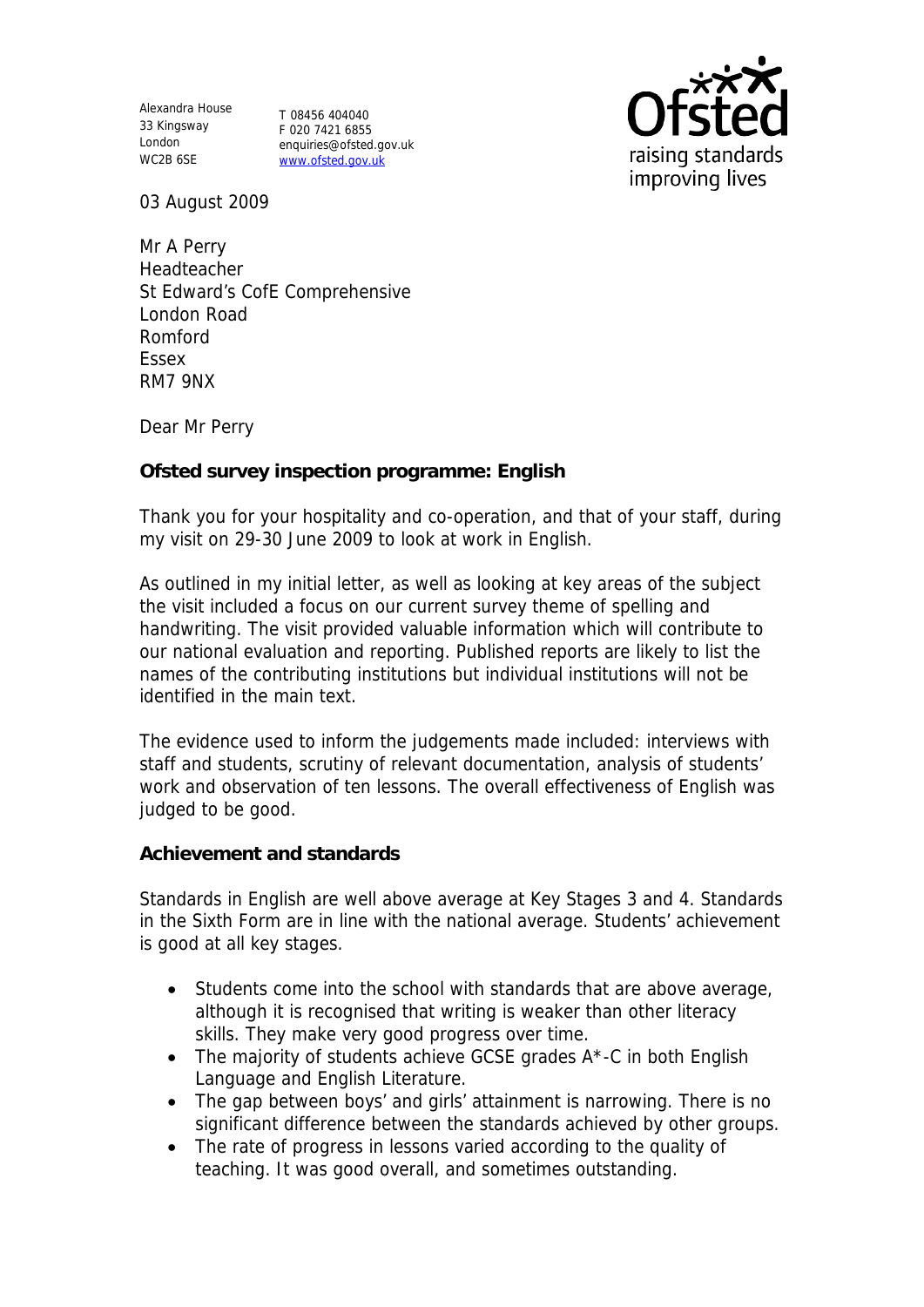• In A level courses students achieve grades which exceed expectations. Similarly good progress was observed in sixth form lessons

**Quality of teaching and learning of English**

The quality of teaching and learning in English is good.

- No unsatisfactory teaching was observed on this visit, and the majority of lessons were good or better. The department is in a strong position to raise the quality of all its teaching because it is effective in sharing the most successful approaches.
- Students enjoy English. Their enthusiasm was evident in nearly all lessons observed. The large numbers who choose courses in the sixth form reflect a positive experience of English in the main school. Students speak highly of their English teachers and they appreciate the way in which they are challenged and supported to do the best work they can. The warmth of relationships and teachers' high expectations were consistent features in nearly all lessons.
- Teachers have very good subject knowledge which supports well the development of students' own knowledge and understanding. In the best lessons there was an outstanding match of activities to students' interests and potential. Through well-paced pair and group work students shared opinions, insights and conclusions which accelerated their learning and increased their confidence and independence.
- In the few less successful lessons students' opportunities to show what they knew and could do were limited because they had to listen passively to the teacher for too long.
- Assessment is very effective in English. All marking follows a departmental policy which ensures detailed commentary with wellformulated targets for future writing. This precise feedback clearly enables students to make strides in the quality of their work. Progress is carefully tracked so that those not achieving as well as they should are identified and helped.

## **Quality of curriculum**

The quality of the curriculum is good.

- The curriculum enables students to make good progress because it is well-matched to their needs and potential.
- An outstanding feature is the way that the curriculum has taken imaginative account of the schools' changing intake. For example, the many black students in the school achieve above expectations in response to teaching which reflects and respects a variety of cultures.
- There is a good range of courses including drama and media studies which students say they enjoy, and in which they do well.
- The Key Stage 3 curriculum is well planned and provides students with a motivating range of experiences. The curriculum map and schemes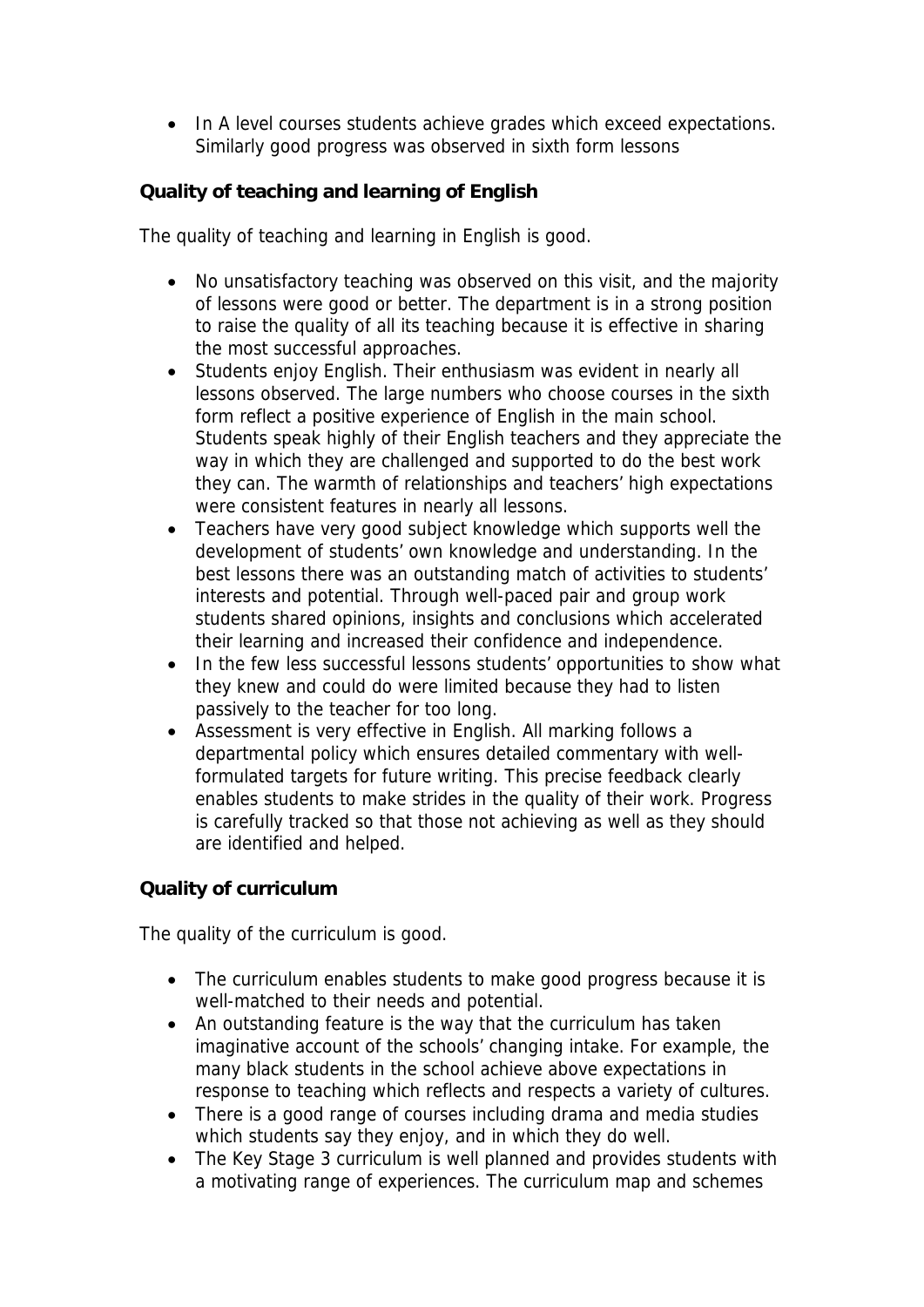of work show a commitment to creativity and to well-supported independent learning. Functional skills, including the use of information and communication technology, are effectively integrated, together with clearly identified opportunities for cross-curricular links. My visit coincided with an excellent example of cross-curricular thinking, where the English content of a day given over to learning and thinking about the Holocaust was outstandingly effective.

- GCSE and Advanced Level courses are mapped out to enable effective phased attention to course work and examination requirements. The success of these arrangements is shown by students' high standards at GCSE and good achievement across every key stage, including the sixth form.
- The department's determination to encourage and support wider reading is evident in the provision of a fortnightly library lesson. However, students are not always sufficiently aware of the purpose of these sessions, so their potential for developing skills and interests goes unrealised.
- Extra-curricular provision is acknowledged by the department to be an area for development. Students very much appreciate theatre visits and English-related trips. The Reading Club is similarly popular. Students say they would like a greater range of such opportunities.

**Leadership and management of English**

Leadership and management are good.

- The acting head of department has managed to ensure continuity in a high achieving department, and has brought to its work his own distinctive principles. These include a commitment to creativity, a sensitivity to background and culture, and a determination to open up possibilities for students through teaching which connects with their interests and inspires them.
- He is himself a highly effective teacher, and is therefore in a strong position to model for others approaches which motivate students and lead to high achievement.
- Regular, accurate and supportive monitoring means that the strengths of the department are well-known and weaknesses identified and acted on. In order to make predominantly good teaching even better, lesson observations should focus more explicitly on the progress that students make.
- The department works well together. For example, the team approach to the moderation of students' work results in assessment which is consistent and accurate. Similarly, the commitment to collaboration and mutual support means that the department welcomes and nurtures newly qualified teachers exceptionally well.
- The department has produced a thorough self-evaluation and an improvement plan which connects well with that of the school. Proposed developments are set out with helpful clarity. Measurable